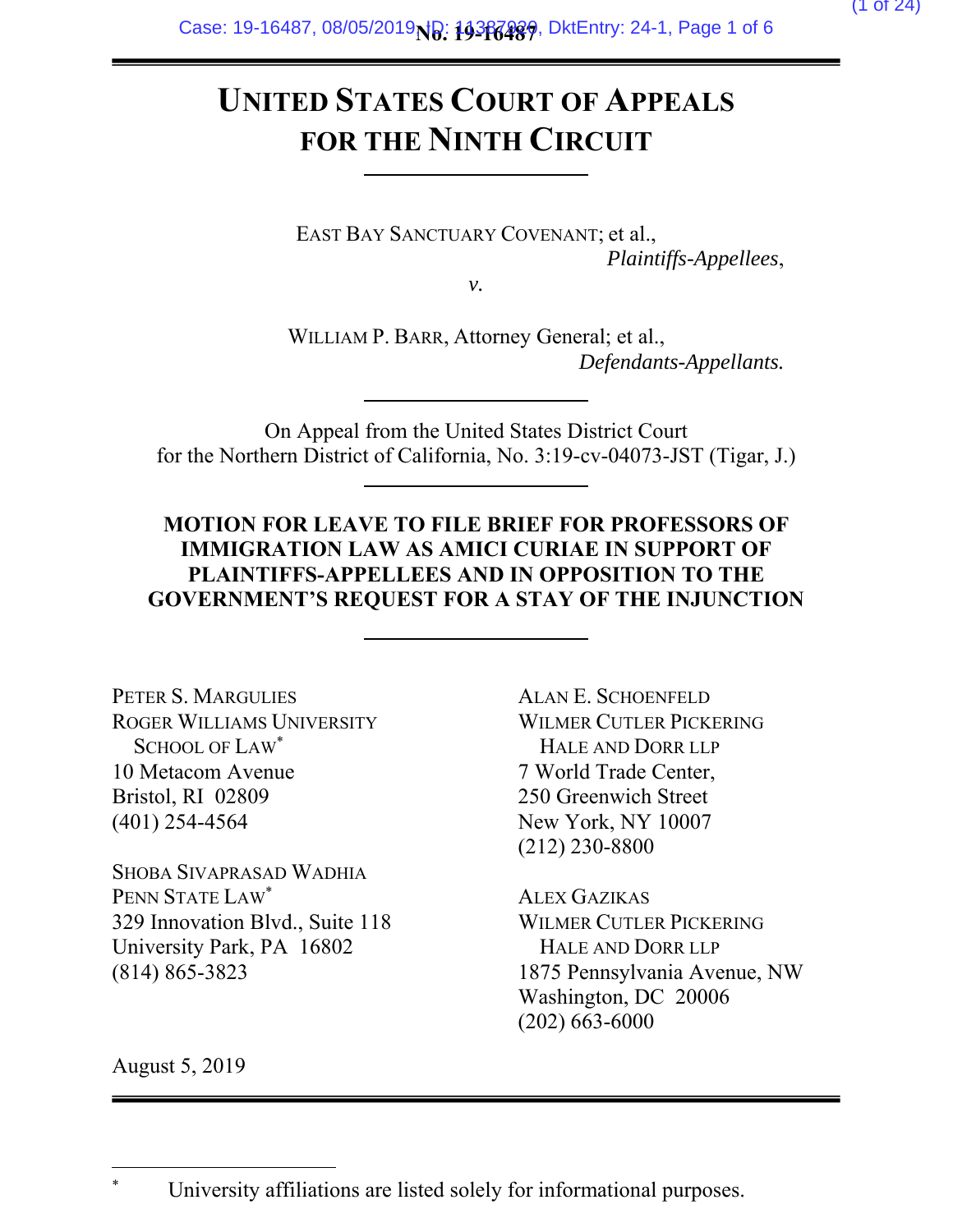Proposed amici curiae Professors of Immigration Law<sup>1</sup> respectfully move for leave to file an amicus brief in support of Plaintiffs-Appellees' Response to the Government's Emergency Motion for Stay Pending Appeal. Counsel for all parties have consented to the timely filing of an amicus brief half the length of the principal party's briefs. Out of an abundance of caution, amici curiae also file this motion for the Court's leave to file an amicus brief.

1. Amici curiae are law professors who teach and publish scholarship about United States immigration law. Amici have collectively studied the implementation and history of the Immigration and Nationality Act (INA) for decades, and have written extensively on the topic. They accordingly have an abiding interest in the proper interpretation and administration of the Nation's immigration laws, particularly the INA. Amici respectfully submit that their proposed brief could aid this Court's consideration by placing the current dispute in the broader context and history of relevant immigration statutes.

2. Although all parties consented to the filing of this amicus brief, amici file this motion out of an abundance of caution because neither the Federal Rules of Appellate Procedure nor this Court's rules expressly address the filing of an amicus brief in connection with a motion for stay pending appeal.

<sup>1</sup> A complete list of amici is set forth in the appendix to this motion. University affiliations are listed solely for informational purposes.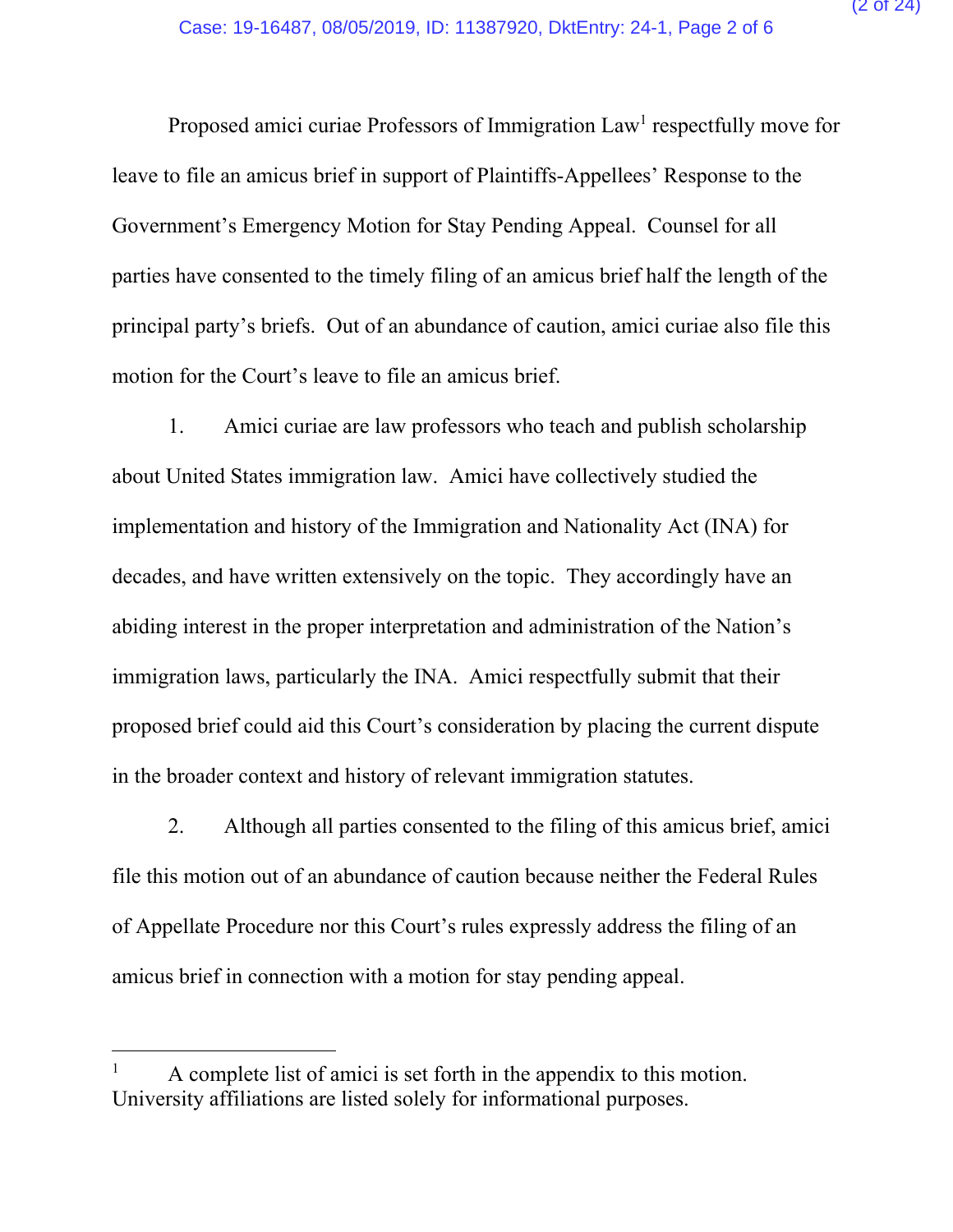3. The Federal Rules of Appellate Procedure and this Court's rules do not provide a deadline or word limit for such an amicus brief. This Court ordered that Plaintiffs-Appellees file their opposition by Monday, August 5, 2019, and that Defendants-Appellants file their optional reply on Tuesday, August 6, 2019. Amici request leave to file their brief on the same date as the Plaintiffs-Appellees' opposition is due.

4. Amici's proposed brief is less than 2,600 words, which is half the length of the party's briefs and the word limit to which parties have consented.

### **CONCLUSION**

Amici respectfully request that this Court grant them leave to file the amicus brief attached hereto.

Respectfully submitted,

PETER S. MARGULIES ROGER WILLIAMS UNIVERSITY SCHOOL OF LAW\* 10 Metacom Avenue Bristol, RI 02809 (401) 254-4564

SHOBA SIVAPRASAD WADHIA PENN STATE LAW\* 329 Innovation Blvd., Suite 118 University Park, PA 16802

 $\overline{a}$ 

/s/ Alan E. Schoenfeld ALAN E. SCHOENFELD WILMER CUTLER PICKERING HALE AND DORR LLP 7 World Trade Center, 250 Greenwich Street New York, NY 10007 alan.schoenfeld@wilmerhale.com (212) 230-8800

ALEX GAZIKAS WILMER CUTLER PICKERING HALE AND DORR LLP

<sup>\*</sup> University affiliations are listed solely for informational purposes.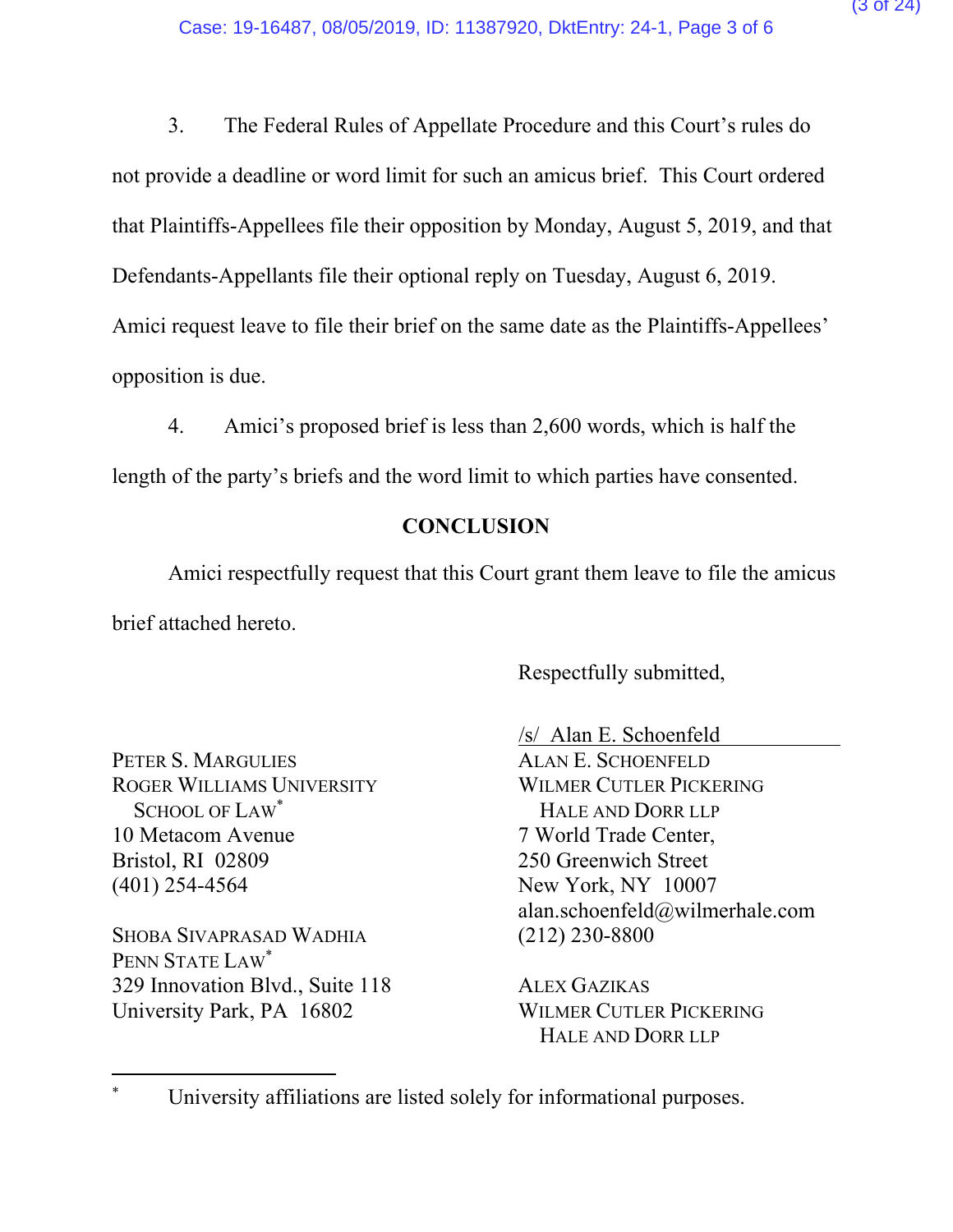(814) 865-3823 1875 Pennsylvania Avenue, NW Washington, DC 20006 alex.gazikas@wilmerhale.com  $(202)$  663-6000

August 5, 2019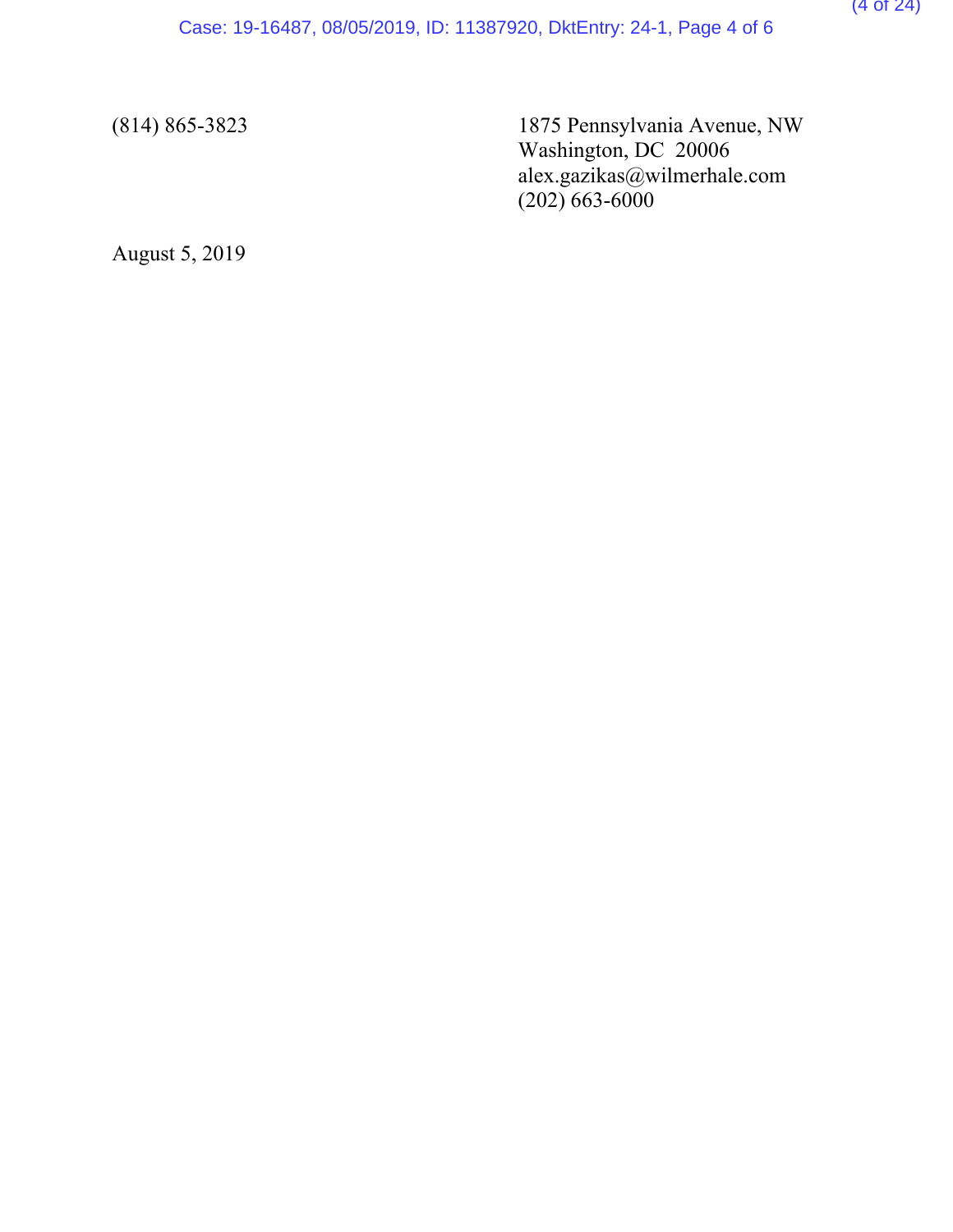## **INDEX OF AMICI<sup>2</sup>**

Deborah Anker, Harvard Law School

Sabrineh Ardalan, Harvard Law School

Jennifer M. Chacon, UCLA School of Law

Gabriel J. Chin, University of California, Davis School of Law

Marisa Cianciarulo, Chapman University Dale E. Fowler School of Law

Alina Das, New York University School of Law

Lauren Gilbert, St. Thomas University School of Law

Denise L. Gilman, University of Texas at Austin School of Law

Margaret Hu, Washington and Lee School of Law

Alan Hyde, Rutgers Law School

Kate Jastram, University of California Hastings College of the Law

Anil Kalhan, Drexel University Thomas R. Kline School of Law

Daniel Kanstroom, Boston College Law School

Matthew Lindsay, University of Baltimore School of Law

Peter S. Margulies, Roger Williams University School of Law

Thomas M. McDonnell, Elisabeth Haub School of Law at Pace University

M. Isabel Medina, Loyola University New Orleans College of Law

Vanessa Merton, Elisabeth Haub School of Law at Pace University

 $\overline{a}$ 2 University affiliations are listed solely for informational purposes.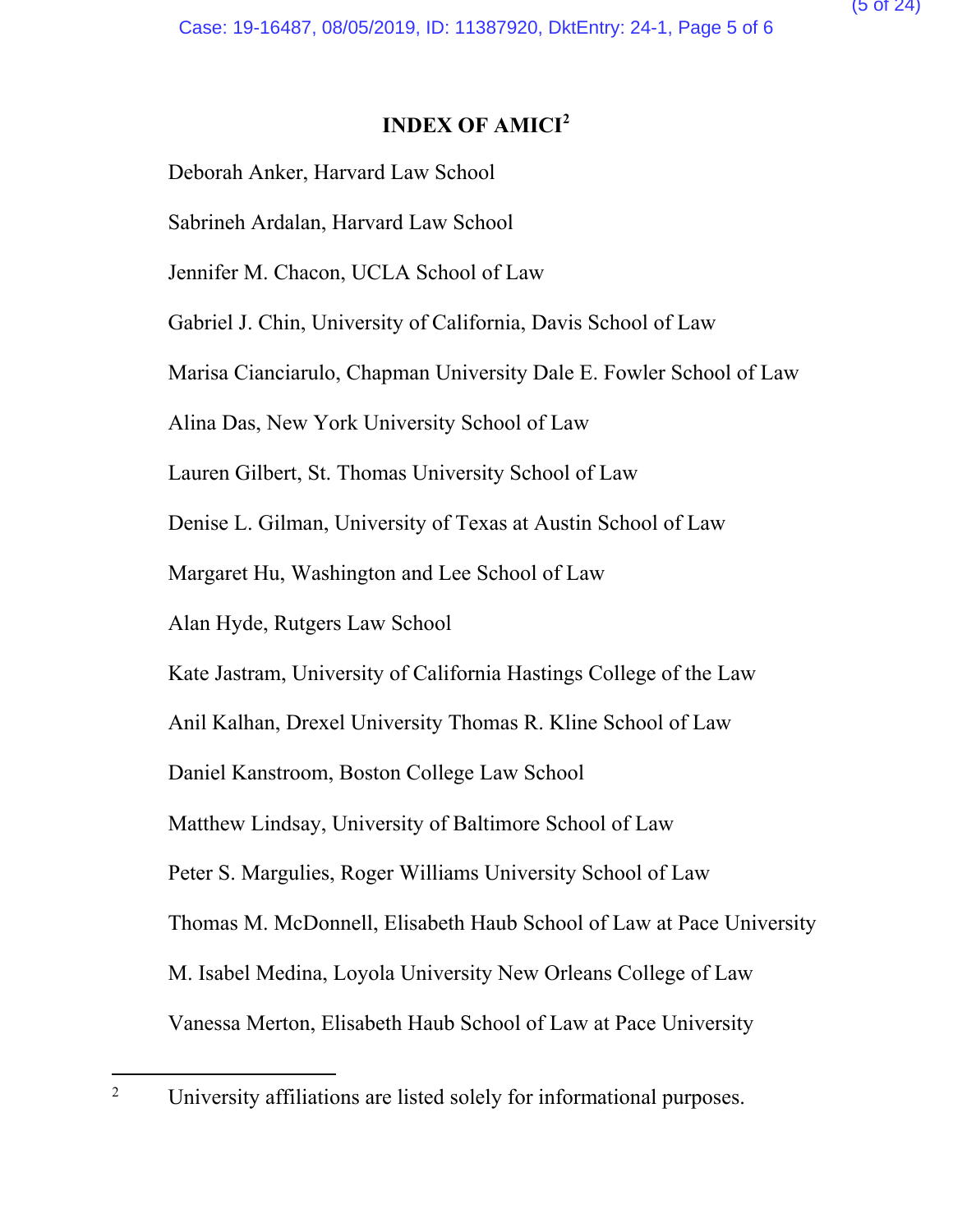Michael Olivas, University of Houston Law Center

Jaya Ramji-Nogales, Temple Beasley School of Law

Jayesh Rathod, American University Washington College of Law

Andrew Schoenholtz, Georgetown University Law Center

Bijal Shah, Arizona State University, Sandra Day O'Connor College of Law

Anita Sinha, American University Washington College of Law

Juliet Stumpf, Lewis & Clark Law School

Philip L. Torrey, Harvard Law School

Shoba Sivaprasad Wadhia, Penn State Law

Michael Wishnie, Yale Law School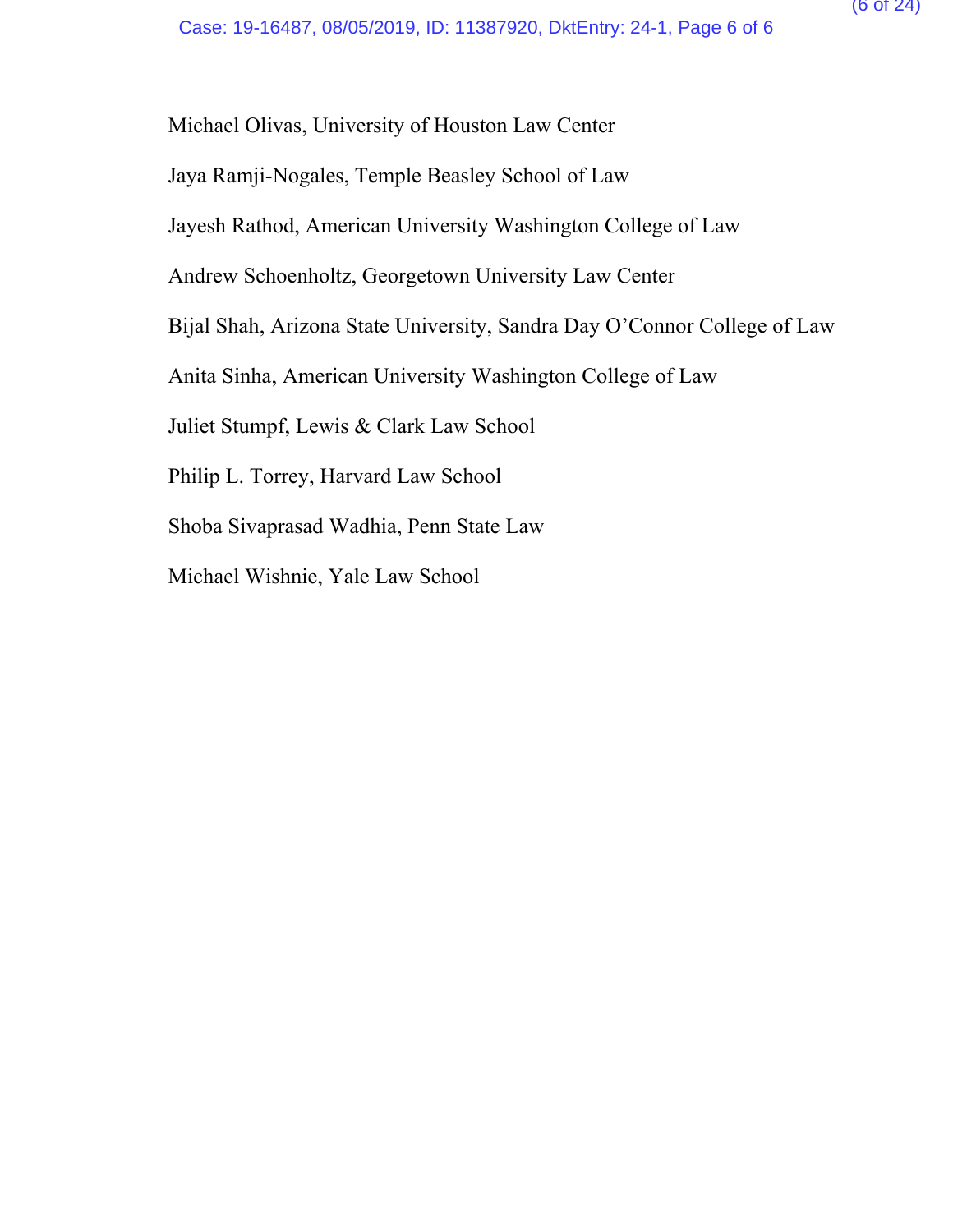# **UNITED STATES COURT OF APPEALS FOR THE NINTH CIRCUIT**

EAST BAY SANCTUARY COVENANT; et al., *Plaintiffs-Appellees*,

*v.* 

WILLIAM P. BARR, Attorney General; et al., *Defendants-Appellants.* 

On Appeal from the United States District Court for the Northern District of California, No. 3:19-cv-04073-JST (Tigar, J.)

### **BRIEF FOR PROFESSORS OF IMMIGRATION LAW AS AMICI CURIAE IN SUPPORT OF PLAINTIFFS-APPELLEES**

PETER S. MARGULIES ROGER WILLIAMS UNIVERSITY SCHOOL OF LAW\* 10 Metacom Avenue Bristol, RI 02809 (401) 254-4564

SHOBA SIVAPRASAD WADHIA PENN STATE LAW\* 329 Innovation Blvd., Suite 118 University Park, PA 16802 (814) 865-3823

ALAN E. SCHOENFELD WILMER CUTLER PICKERING HALE AND DORR LLP 7 World Trade Center, 250 Greenwich Street New York, NY 10007 (212) 230-8800

ALEX GAZIKAS WILMER CUTLER PICKERING HALE AND DORR LLP 1875 Pennsylvania Avenue, NW Washington, DC 20006 (202) 663-6000

August 5, 2019

<sup>\*</sup> University affiliations are listed solely for informational purposes.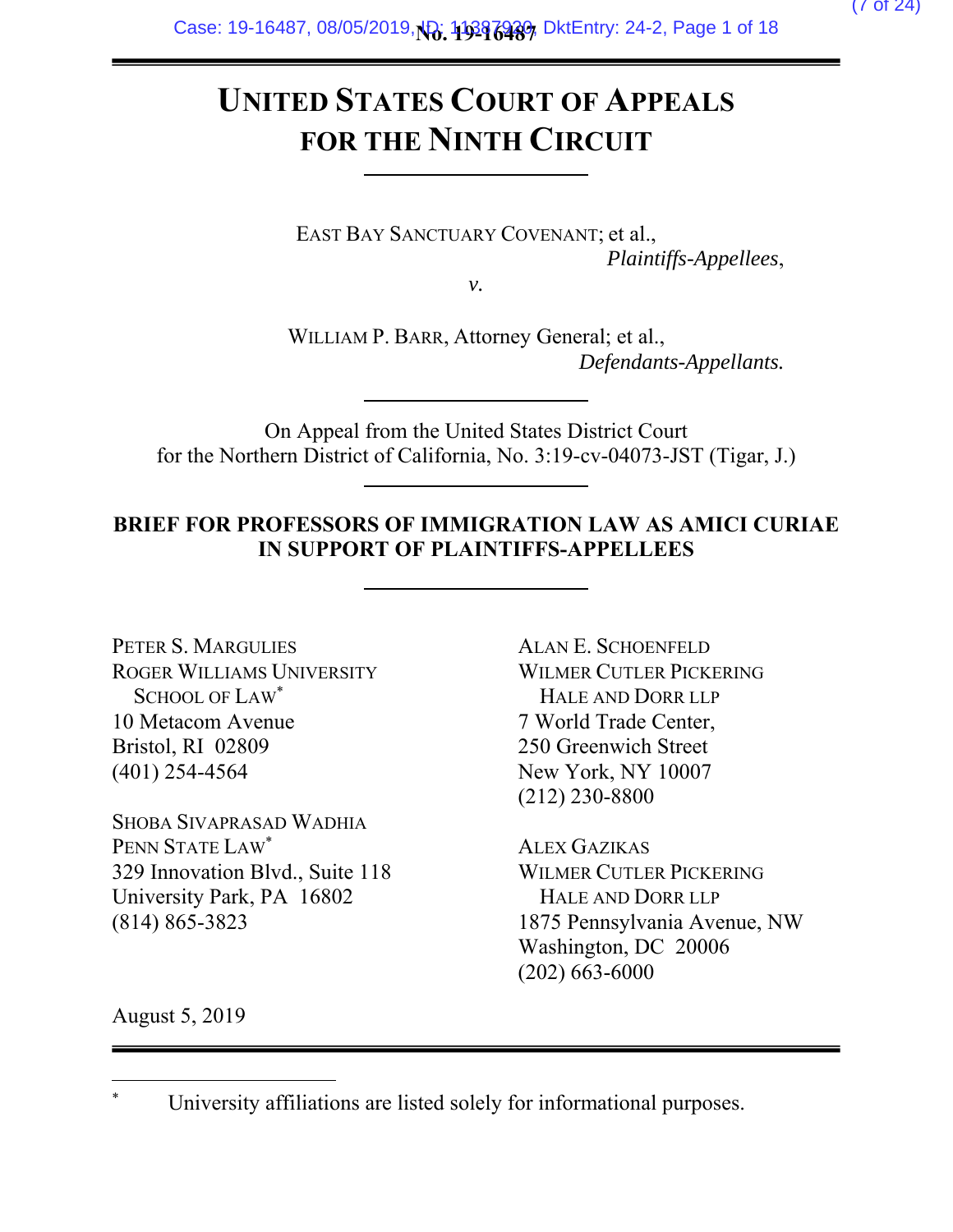# **TABLE OF CONTENTS**

|         |                 | Page                                                                                                 |  |
|---------|-----------------|------------------------------------------------------------------------------------------------------|--|
|         |                 |                                                                                                      |  |
|         |                 |                                                                                                      |  |
|         |                 |                                                                                                      |  |
|         |                 |                                                                                                      |  |
| I.      |                 | THE THIRD COUNTRY ASYLUM RULE DISREGARDS THE FIRM                                                    |  |
|         | A.              | Post-World War II Refugees and the Origins of Firm                                                   |  |
|         | <b>B.</b>       |                                                                                                      |  |
|         | $\mathcal{C}$ . | Firm Resettlement Through the Prism of Congress's                                                    |  |
|         | D.              |                                                                                                      |  |
| $\Pi$ . |                 | THE THIRD COUNTRY ASYLUM RULE FAILS TO MEET THE<br>RIGOROUS CRITERIA REQUIRED FOR SAFE THIRD COUNTRY |  |
|         |                 |                                                                                                      |  |
|         |                 | <b>CERTIFICATE OF COMPLIANCE</b>                                                                     |  |

CERTIFICATE OF SERVICE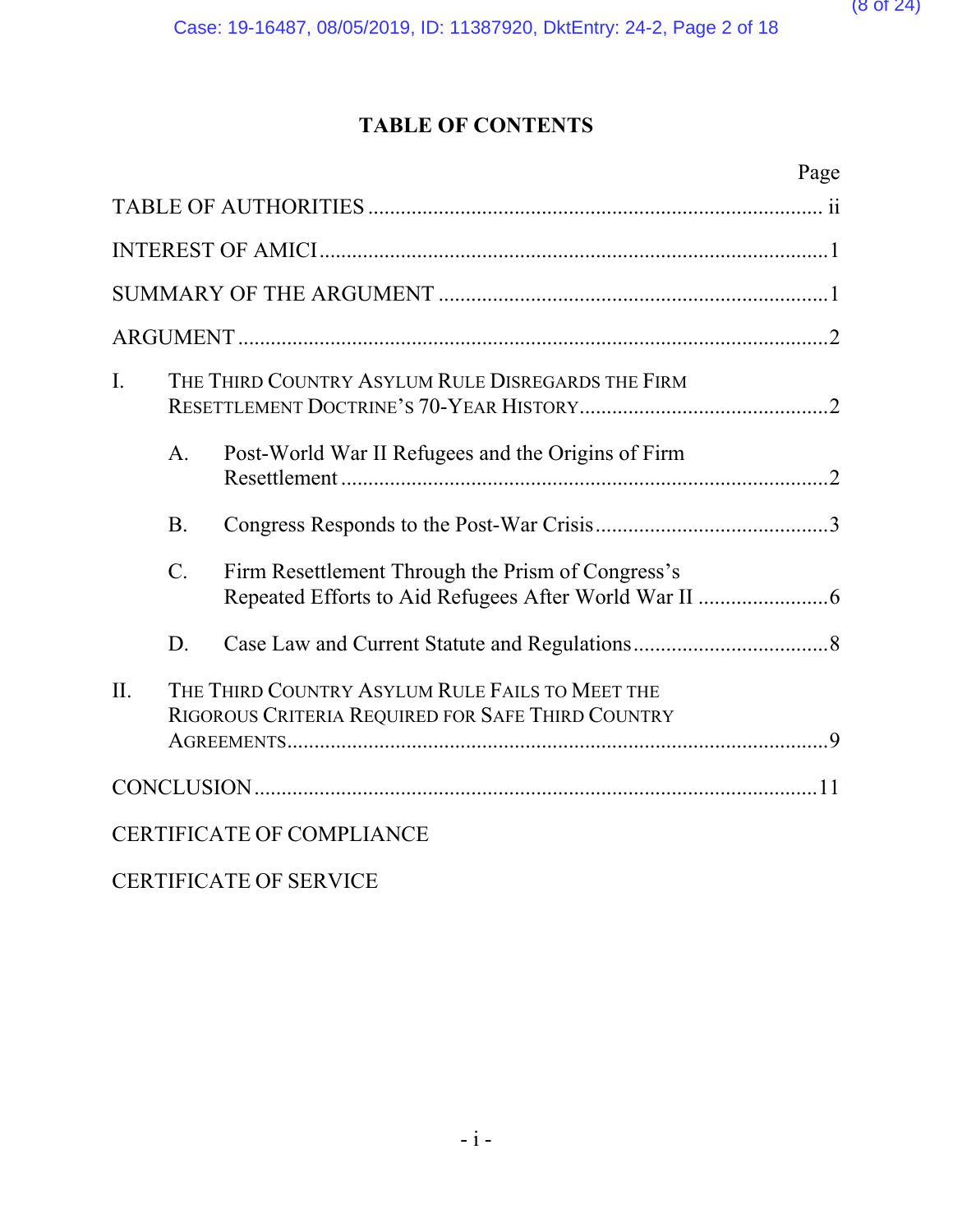## **TABLE OF AUTHORITIES**

#### **CASES**

| Page(s) |
|---------|
|         |
|         |

# **STATUTES, RULES, AND REGULATIONS**

| 1950 Act to Amend the Displaced Persons Act of 1948, Pub. L. No. |  |
|------------------------------------------------------------------|--|
|                                                                  |  |
|                                                                  |  |
|                                                                  |  |
|                                                                  |  |

## **LEGISLATIVE MATERIALS**

| Message from the President Relative to Urging the Liberalization of<br>Some of Our Existing Restrictions upon Immigration, H.R. Doc. |  |
|--------------------------------------------------------------------------------------------------------------------------------------|--|
|                                                                                                                                      |  |
|                                                                                                                                      |  |
| <b>TREATIES AND INTERNATIONAL AGREEMENTS</b>                                                                                         |  |
| Agreement on Safe Third Country, United States-Canada, Dec. 5,<br>2002, https://www.refworld.org/pdfid/42d7b9944.pdf 9, 10           |  |
| Convention Relating to the Status of Refugees, July 28, 1951,<br>189 U.N.T.S. 150, https://treaties.un.org/doc/Publication/          |  |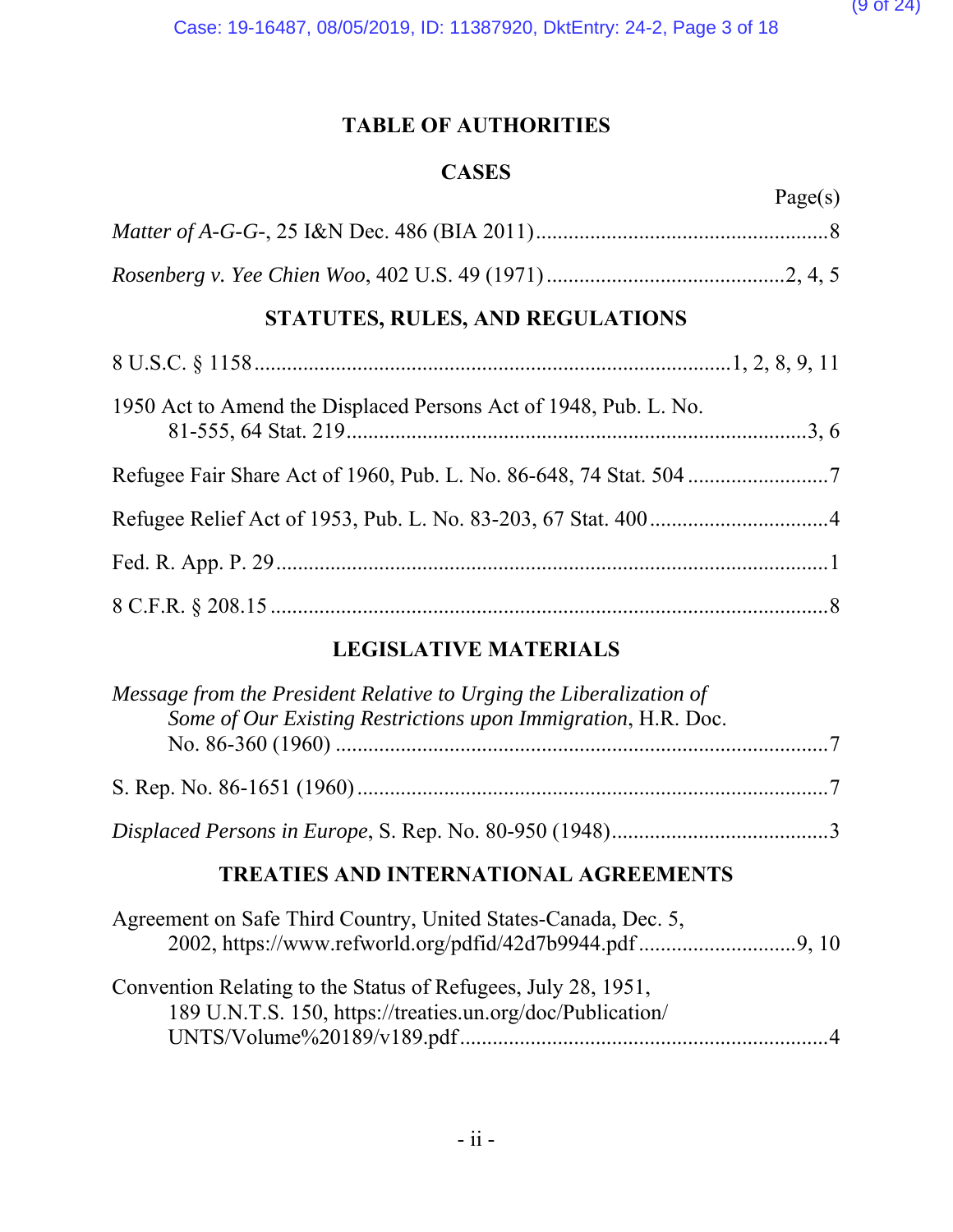# **OTHER AUTHORITIES**

| Signing of the Displaced Persons Act of 1948 – Statement by the                                                                                                                             |  |
|---------------------------------------------------------------------------------------------------------------------------------------------------------------------------------------------|--|
| Sloane, Robert D., An Offer of Firm Resettlement, 36 Geo. Wash. Int'l                                                                                                                       |  |
| U.S. Citizenship & Immigration Services, Report: U.S.-Canada Safe<br>Third Country Agreement (Nov. 16, 2006), https://www.<br>uscis.gov/unassigned/us-canada-safe-third-country-agreement10 |  |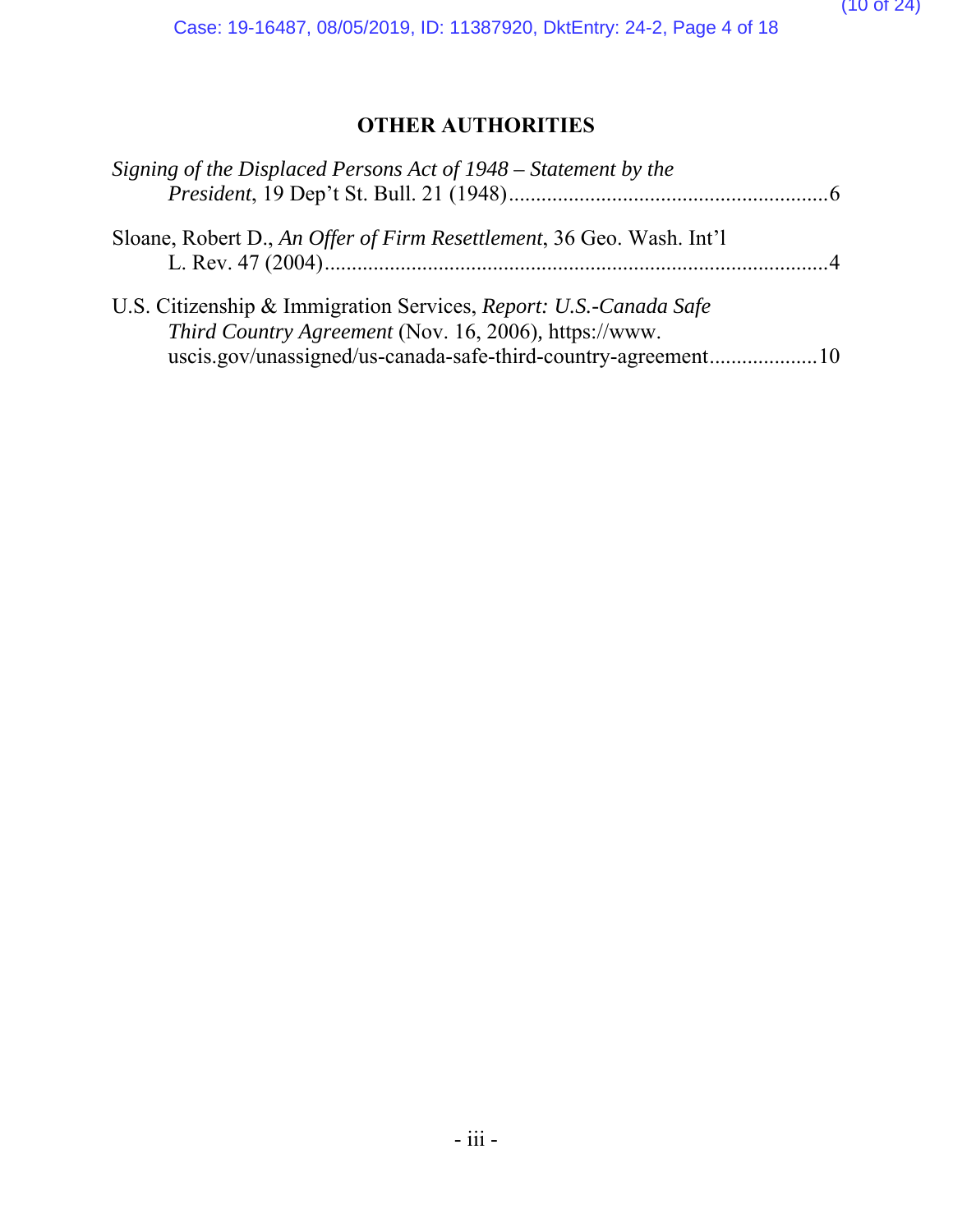#### **INTEREST OF AMICI**<sup>1</sup>

Amici curiae are law professors who teach and publish scholarship about United States immigration law and, accordingly, maintain an abiding interest in the proper interpretation and administration of the Nation's immigration laws.

#### **SUMMARY OF THE ARGUMENT**

The new third country asylum rule is inconsistent with the text, structure, and history of the asylum provisions in the Immigration and Nationality Act (INA). The statute expressly provides broad eligibility for asylum seekers, stating that "[*a*]*ny* alien who is physically present in the United States or who arrives in the United States … irrespective of such alien's status, may apply for asylum." 8 U.S.C. § 1158(a)(1) (emphasis added). By imposing a categorical bar on persons fleeing persecution who have entered the United States at our southern border for anyone who passed through another country before entering the United States, the new rule exceeds the parameters that Congress set for two express statutory bars on asylum: claims by asylum seekers who have "firmly resettled" in another country prior to their seeking protection in the United States, 8 U.S.C. § 1158(b)(2)(A)(vi), and claims by foreign nationals covered by safe third country agreements, *id*.

-

<sup>1</sup> Amici state that all parties have consented to their timely filing of this brief. Amici further state, pursuant to Federal Rule of Appellate Procedure 29(a)(4)(E), that no counsel for a party authored this brief in whole or in part, and no person other than the amici curiae or their counsel made a monetary contribution intended to fund the preparation or submission of this brief.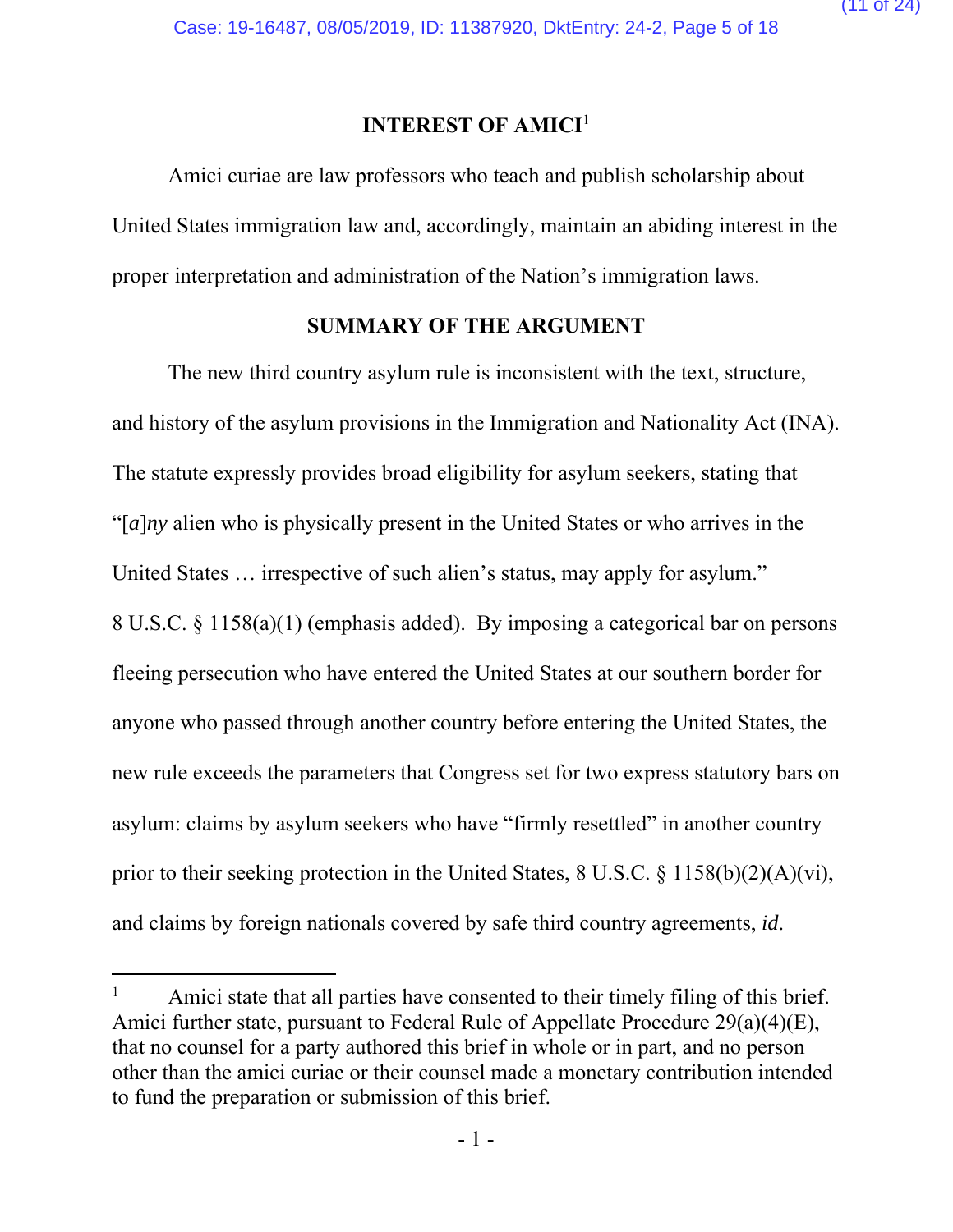$\S 1158(a)(2)(A)$ . While these two mandatory bars can have adverse effects on asylum seekers, the safe third country agreement and firm resettlement bars include important constraints that the new rule ignores. *See Rosenberg v. Yee Chien Woo*, 402 U.S. 49, 57 n.6 (1971) (noting that firm resettlement doctrine does not preclude asylum claim by victim whose flight from persecution includes mere "stops along the way" prior to finding a permanent haven from harm).

#### **ARGUMENT**

#### **I. THE THIRD COUNTRY ASYLUM RULE DISREGARDS THE FIRM RESETTLEMENT DOCTRINE'S 70-YEAR HISTORY**

The concept of firm resettlement was a fixture in both international and U.S. refugee law long before the Refugee Act of 1980 or the concept's current home in the asylum provisions of the Immigration and Nationality Act (INA). 8 U.S.C.  $\S 1158(b)(2)(A)(vi)$ . The development of firm resettlement in the crucible of the post-World War II refugee crisis sheds particular light on the new third country rule's marked departure from that doctrine.

#### **A. Post-World War II Refugees and the Origins of Firm Resettlement**

Firm resettlement had its origins in the aftermath of World War II, in which decimated Central European capitals such as Vienna and Berlin teemed with hundreds of thousands of refugees and displaced persons. The victorious allies, including the United States, faced the problem of finding permanent homes for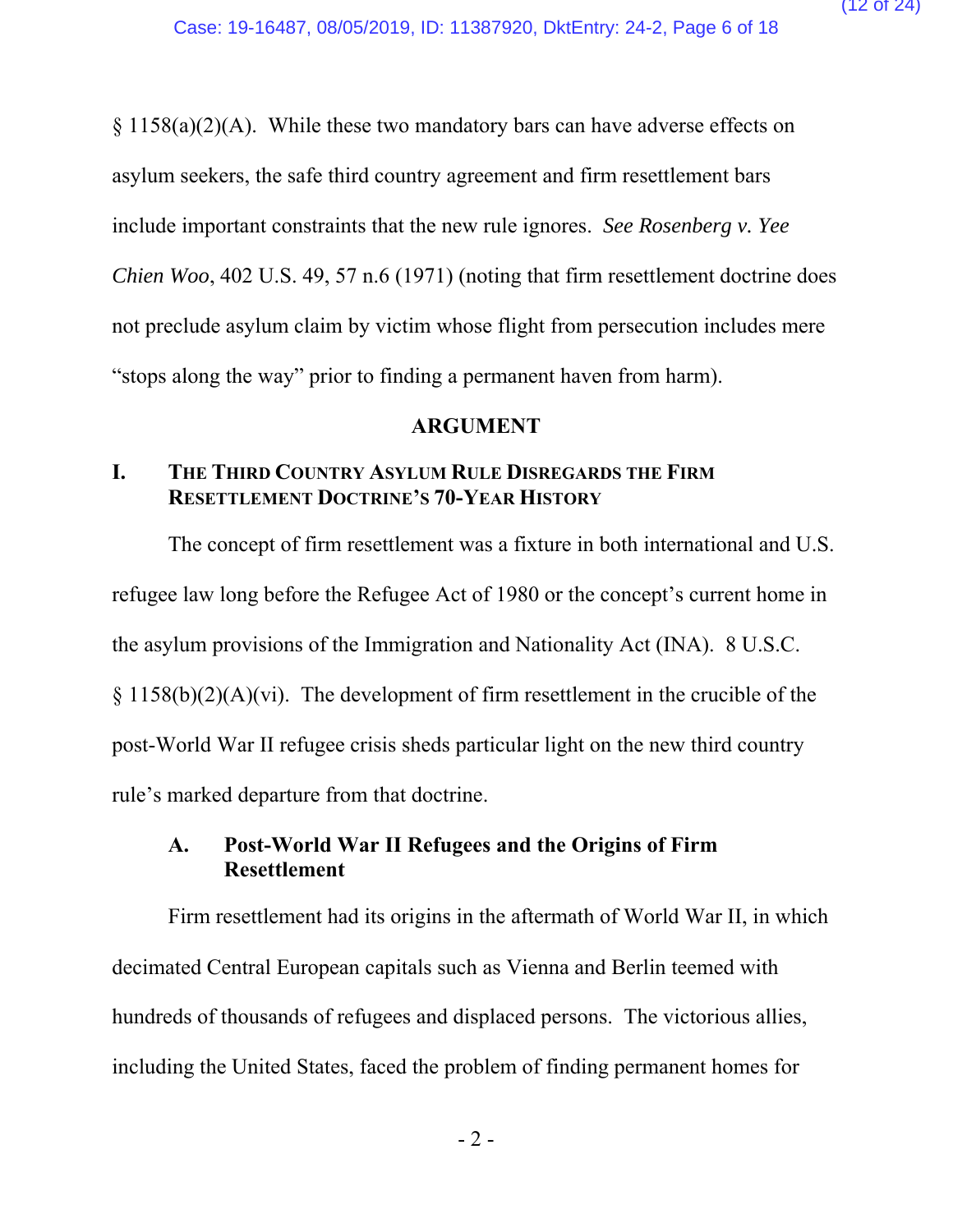these survivors of the global conflict's carnage and the relentless persecution engineered by Nazi Germany and its collaborators. Acting through the new United Nations General Assembly, the United States and its allies, along with many other states, pooled their efforts in a multi-national entity called the International Refugee Organization (IRO). *See Displaced Persons in Europe*, S. Rep. No. 80- 950, at 2 (as reported by S. Comm. on the Judiciary, Mar. 2, 1948).

Acting under this U.N. mandate, the IRO assumed responsibility for assisting refugees in finding new homes. To aid in resource allocation, the IRO fashioned the concept of firm resettlement, which allied powers such as the United States soon adopted in the enactment of domestic legislation for refugee aid. S. Rep. No. 80-950, at 9. The concept connoted a permanence of status and protection that would require concerted and diligent efforts by the IRO and its member states.

#### **B. Congress Responds to the Post-War Crisis**

Congress used the term "firmly resettled" in the Displaced Persons Act of 1948, S. Rep. No. 80-950, at 50, and continued to use that term in further legislation that addressed persistent refugee needs in the post-war era. For example, Congress again expressly included language covering those "not … firmly resettled" in its 1950 Act to Amend the Displaced Persons Act of 1948. *See*  Pub. L. No. 81-555, § 2(c), 64 Stat. 219 (1950). Congress also expressly referred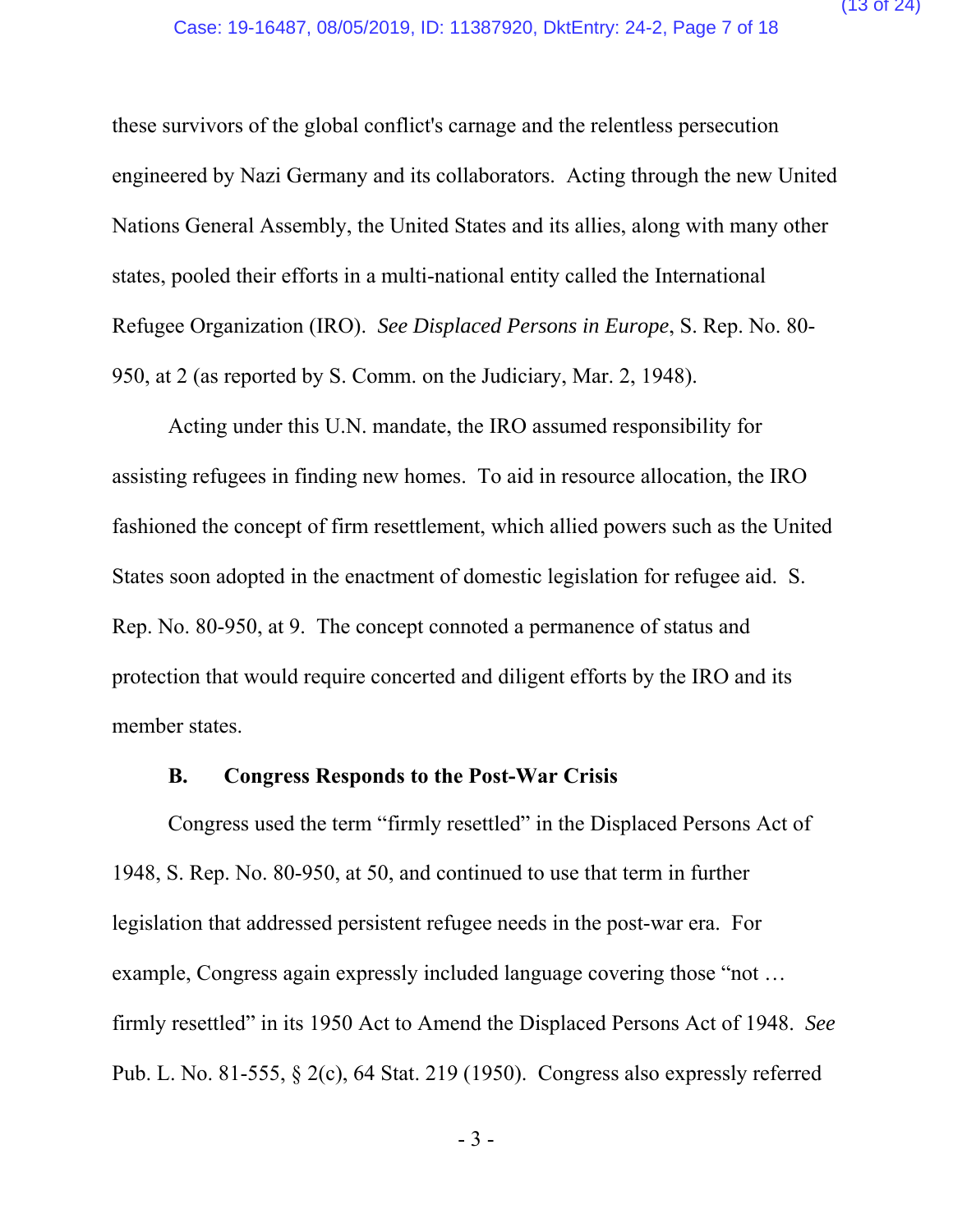to the term in the Refugee Relief Act of 1953, Pub. L. No. 83-203, § 2(a), 67 Stat. 400.

Indeed, by the early 1950s, the contours of firm resettlement had crystallized in international law. The 1951 Convention Relating to the Status of Refugees, which the United States adopted when it ratified the 1967 Refugee Protocol, included the same focus on resource allocation that had driven the efforts of the IRO and informed Congress's efforts to aid displaced persons.2 The 1951 Refugee Convention excluded from coverage any "person who is recognized by the competent authorities of the country in which he has taken residence as having the *rights and obligations* which are attached to the possession of the nationality of that country." Refugee Convention, art. 1(E), at p.156 (emphasis added). In case this formulation was too vague, the Convention also presented a more formal alternative specifically tied to the acquisition of citizenship, which excluded any person who "has acquired a new nationality, and enjoys the protection of the country of his new nationality." *Id*., art. 1(C)(3), at p.154.

Refugee protections in the 1950s and 1960s underscored permanence and stability at the heart of the firm resettlement criterion. *See Rosenberg v. Yee Chien* 

<sup>2</sup> Convention Relating to the Status of Refugees, July 28, 1951, 189 U.N.T.S. 150 ("Refugee Convention"), https://treaties.un.org/doc/Publication/UNTS /Volume%20189/v189.pdf; *see also* Sloane, *An Offer of Firm Resettlement*, 36 Geo. Wash. Int'l L. Rev. 47, 49-50 (2004) (discussing history).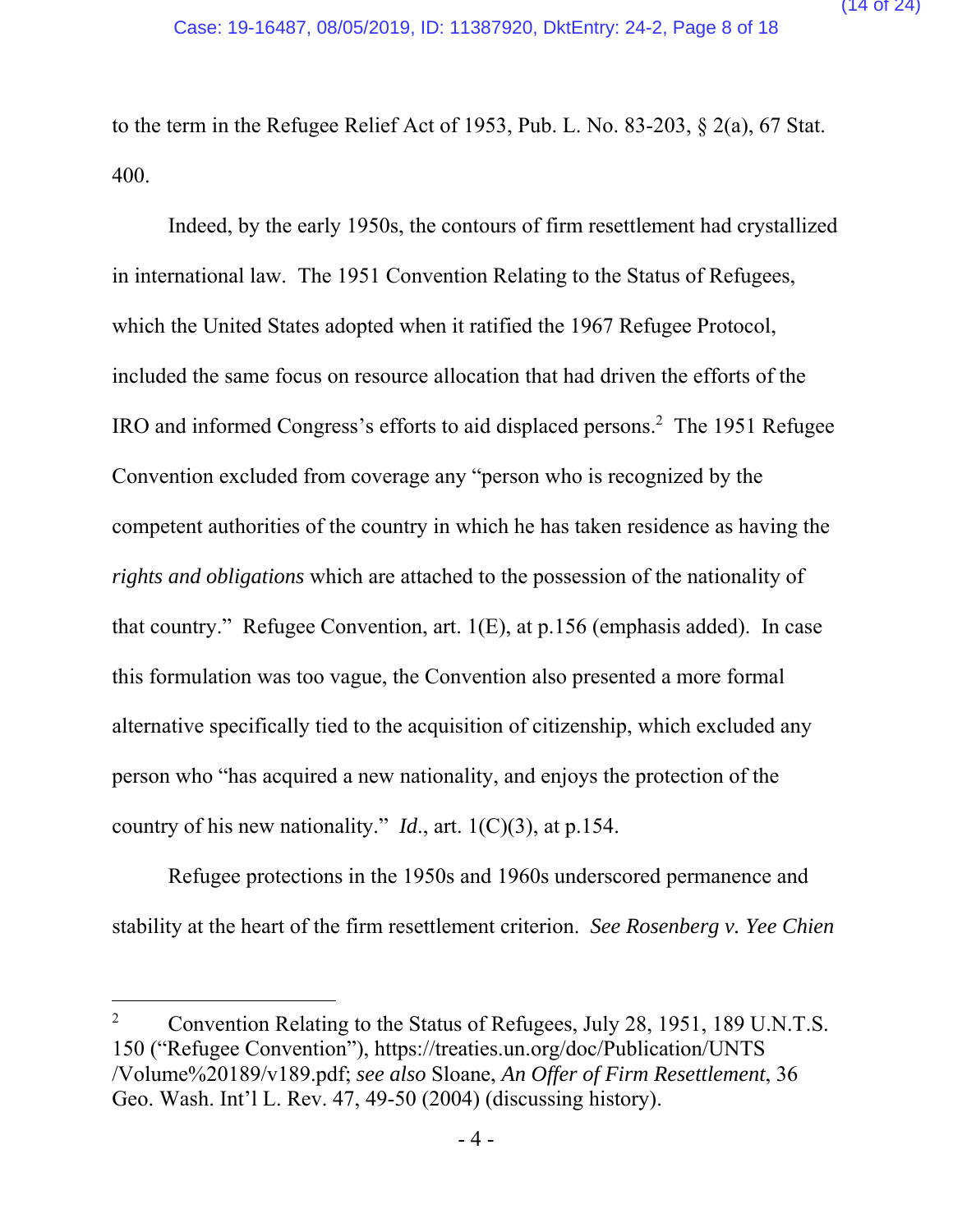*Woo*, 402 U.S. 49, 55-56 (1971). In *Rosenberg*, the Court noted that the petitioner was a Chinese national who had fled China for Hong Kong several years after the Communist regime assumed power and had lived there for six years, starting a business that had led to promotional travel to the United States. *Id.* at 50. The Court observed that the petitioner, while he was not a British or Hong Kong national, had "valid Hong Kong identity papers enabling him to return and live there." *Id.* at 56 n.5. According to the Court, these enduring rights could indicate that he was part of a fortunate group of individuals who formerly met the refugee definition, but were now firmly resettled, because they had "found shelter in another nation and had begun to build new lives." *Id.* at 56.

To stress the narrow scope of the firm resettlement bar, the Court addressed the reality of refugees' travails. As the Court observed, firm resettlement "does not exclude from refugee status those who have fled from persecution and who make their flight in successive stages. … [c]ertainly many refugees make their escape to freedom from persecution in successive stages and come to this country only after stops along the way. Such stops do not necessarily mean that the refugee's aim to reach these shores has in any sense been abandoned." 402 U.S. at 57 n.6. The third country rule would bar many of today's refugees, who have also had "stops along the way" in their flight from persecution.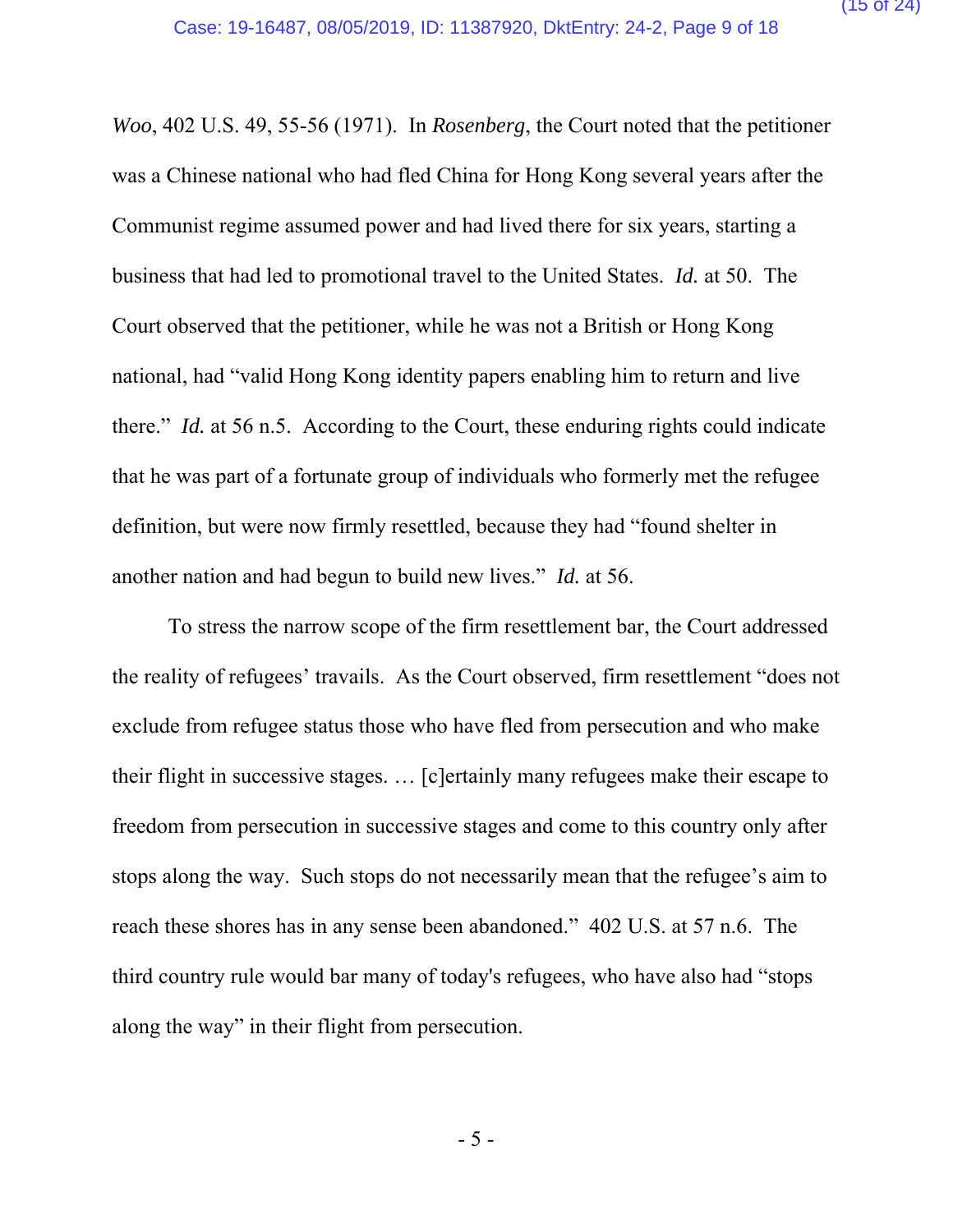#### **C. Firm Resettlement Through the Prism of Congress's Repeated Efforts to Aid Refugees After World War II**

Perhaps the best indication that Congress fully appreciated the difficulty of firm resettlement was the pattern of legislative efforts over time to resolve the refugee crisis caused by World War II. President Truman predicted in his signing statement for the 1948 legislation that—given the challenges that the global conflict had created—Congress's first foray into this area would be but a first step.<sup>3</sup> Indeed, President Truman criticized as unduly rigid restrictions Congress had imposed on refugee assistance and Congress's reluctance to loosen the national origin quotas that made special legislation imperative. *See* Truman 1948 Signing Statement 21.

Amendments by Congress in 1950 were an acknowledgment of President Truman's prescience, as they expanded refugee protections. Rather than limit protections to victims of persecution who had entered allied zones in Germany, Austria, or Italy by December, 1945—a cut-off date that President Truman had criticized as arbitrary—the 1950 Act protected persons who had found their way to the allied zones by January 1, 1949. *See* Act to Amend the Displaced Persons Act of 1948, § 2(c)(1), 64 Stat. 219. However, more work remained, as President Eisenhower declared in *1960*, in surveying the ongoing European crisis that he

<sup>3</sup> *See Signing of the Displaced Persons Act of 1948–Statement by the President*, 19 Dep't St. Bull. 21-22 (1948) ("Truman 1948 Signing Statement").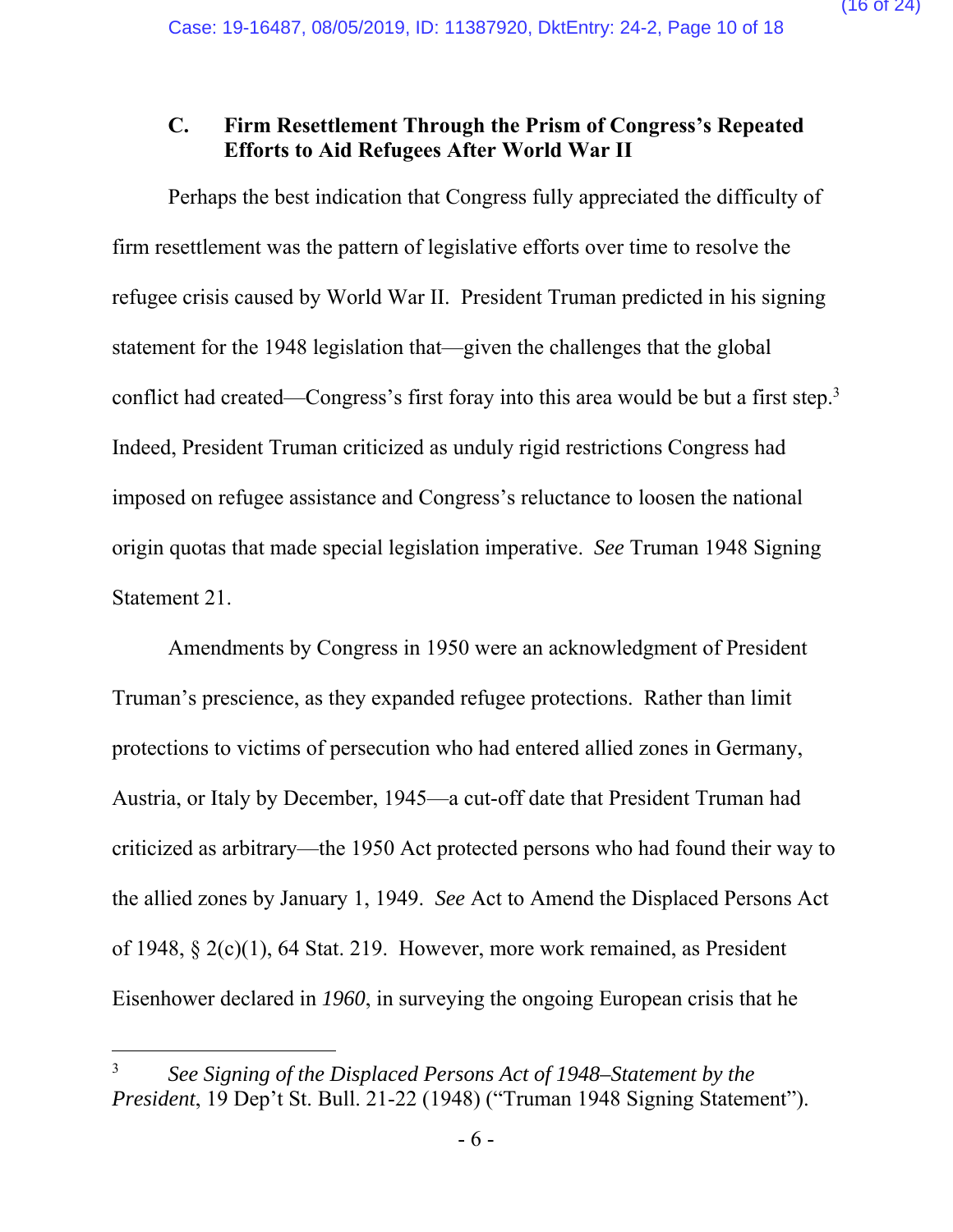knew so well from his wartime experience. *Message from the President Relative to Urging the Liberalization of Some of Our Existing Restrictions upon Immigration*, H.R. Doc. No. 86-360, at 2 (1960). In conjunction with the United Nations, President Eisenhower declared 1960 to be World Refugee Year. As the Senate Judiciary Committee Report accompanying the 1960 Refugee Fair Share Act, Pub. L. No. 86-648, 74 Stat. 504, observed, "[t]here remain in Europe at the present time a residue of displaced persons and refugees" covered by the UNHCR's *1950* mandate. *See* S. Rep. No. 86-1651, at 5 (1960).

Addressing this persistent "residue" required an "internationally concerted effort … to find resettlement opportunities." S. Rep. No. 86-1651, at 5-6. Congress's "primary purpose," which it shared with the United Nations, was to "close the several refugee camps still maintained after the *15 years* which have elapsed since the end of World War II." *Id.* at 6 (emphasis added). The need for continued congressional action 15 years after the end of the war illustrated the difficulty of the resettlement task. Indeed, the ongoing need to address refugees' persistent problems is the ineluctable backdrop for all firm resettlement efforts.

#### **D. Case Law and Current Statute and Regulations**

Congress enacted this provision in 1996, and in so doing reinforced the firm resettlement doctrine's longtime values of permanence and safety. The current language of the INA provides that an applicant is ineligible for asylum if the

- 7 -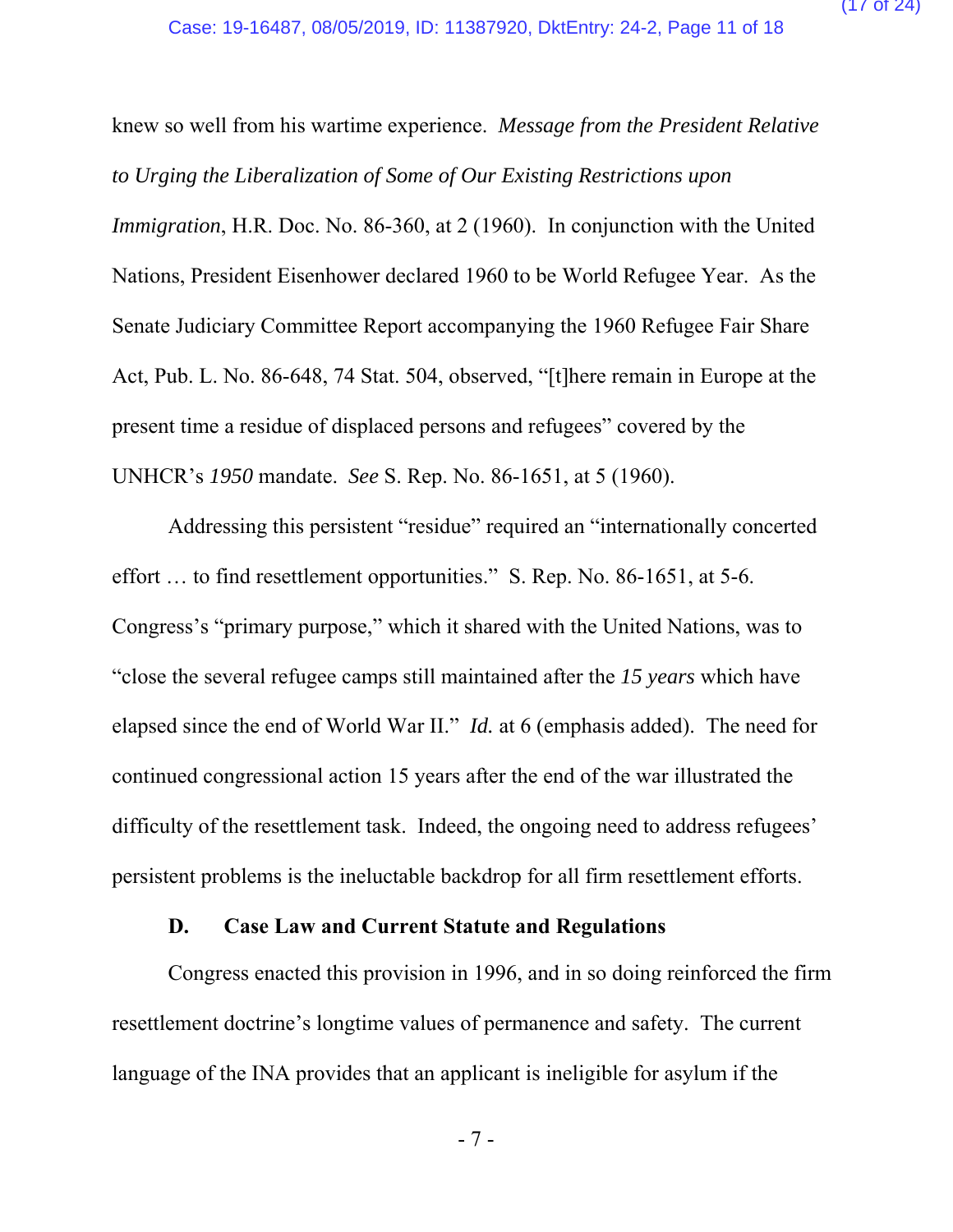applicant "was firmly resettled in another country prior to arriving in the United States." 8 U.S.C. § 1158(b)(2)(A)(vi). In 2000, INS published the following regulations defining "firm resettlement": "An alien is considered to be firmly resettled if, prior to arrival in the United States, he or she entered into another country with, or while in that country received, an offer of permanent resident status, citizenship, or some other type of permanent resettlement." 8 C.F.R. § 208.15.

In order for the firm resettlement doctrine to be triggered, the government must at a minimum prove that an asylum applicant has an offer of permanent residency from a third country. *See Matter of A-G-G-*, 25 I&N Dec. 486, 494 (BIA 2011). The regulations also include two exceptions to the offer test: "(a) That his or her entry into that country was a necessary consequence of his or her flight from persecution, that he or she remained in that country only as long as was necessary to arrange onward travel, and that he or she did not establish significant ties in that country; or (b) That the conditions of his or her residence in that country were so substantially and consciously restricted by the authority of the country of refuge that he or she was not in fact resettled." 8 C.F.R. § 208.15.

Even in situations where the noncitizen has received an offer of permanent residence, the first exception underscores an intent to protect those who passed through a third country during the course of their flight and entry into the United

- 8 -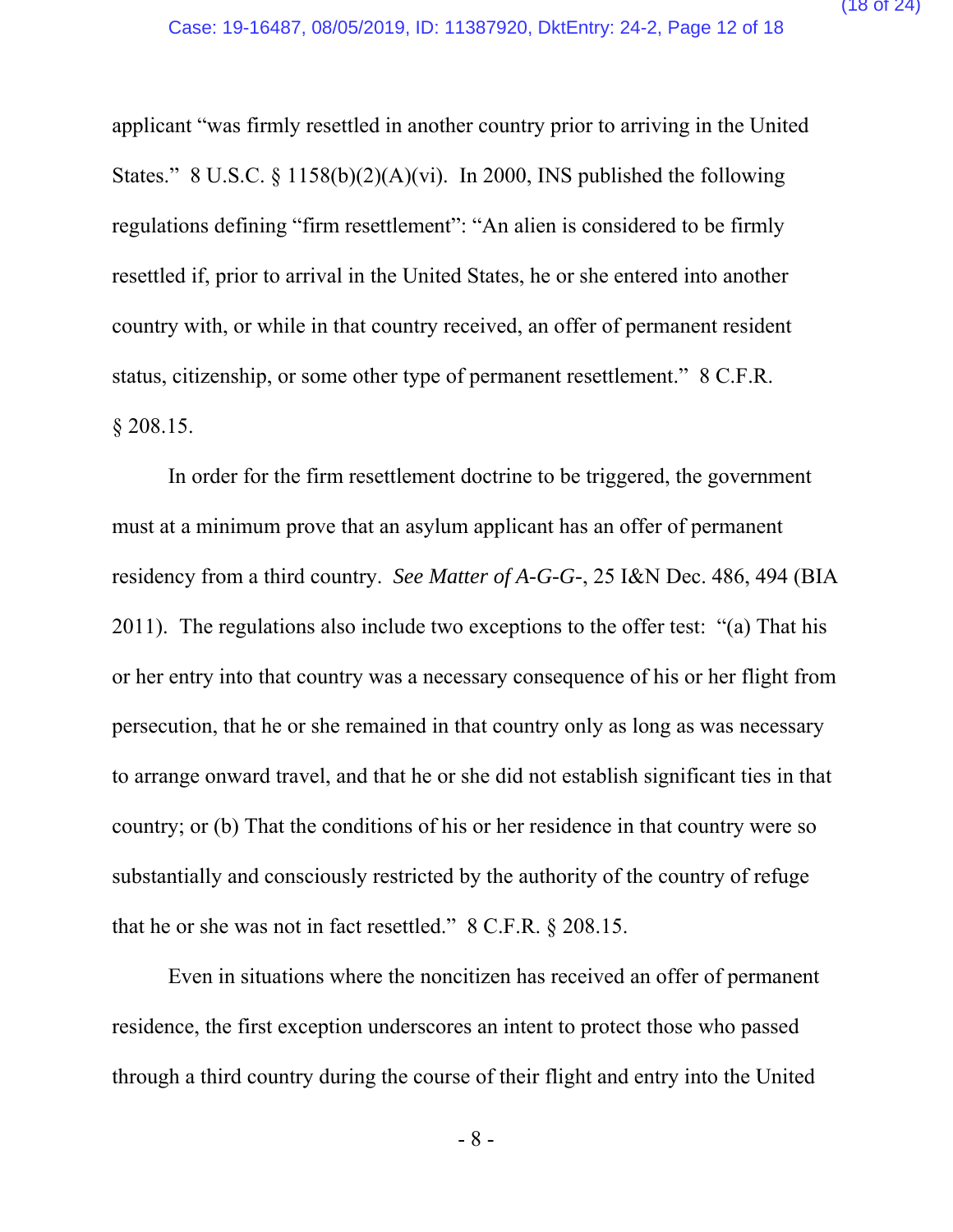States. In the case of asylum seekers affected by the new third country asylum rule, the vast majority are passing through Mexico as a "necessary consequence" of their flight from persecution and have remained only as long as necessary. The new third country asylum rule thus ignores the statutory, regulatory and judicial decisions that guide firm resettlement and instead superimposes a rule that clashes with the INA.

#### **II. THE THIRD COUNTRY ASYLUM RULE FAILS TO MEET THE RIGOROUS CRITERIA REQUIRED FOR SAFE THIRD COUNTRY AGREEMENTS**

Just as the third country rule sidesteps the constraints of the well-established definition of firm resettlement, the new rule subverts the safe third country agreements authorized by Congress in 8 U.S.C. § 1158(a)(2)(A). The United States has been exceptionally sparing in entering into such agreements, concluding a pact with only one country: Canada. *See* Agreement on Safe Third Country, U.S.-Can., Dec. 5, 2002 ("Canada Third Country Agreement").<sup>4</sup> That agreement features exhaustive safeguards for asylum seekers and methodical monitoring from both parties that ensure that removal of foreign nationals under the agreement will comply with Congress's goal of protection from persecution and "access to a full and fair procedure for determining a claim to asylum." *See* 8 U.S.C.  $§ 1158(a)(2)(A)$ . The new rule circumvents all of these protections.

<sup>4</sup> *See* Agreement on Safe Third Country, U.S.-Can., Dec. 5, 2002, https://www.refworld.org/pdfid/42d7b9944.pdf.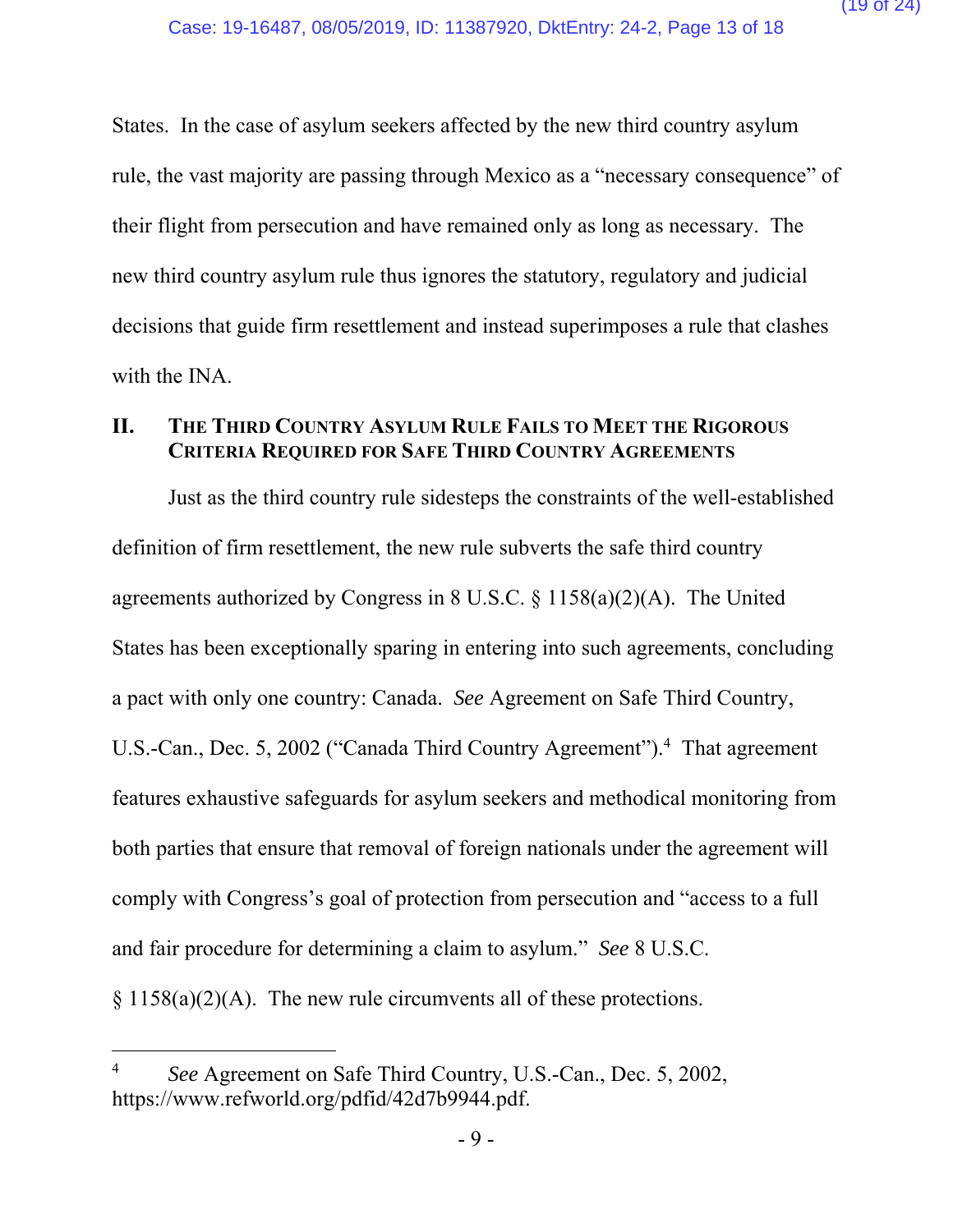The U.S.-Canada agreement is a lengthy, detailed memorandum of understanding that expressly refers to the respective countries' "generous systems of refugee protection … [and] traditions of assistance to refugees and displaced persons abroad, consistent with the principles of international solidarity that underpin the international refugee protection system." Each party asserted that it was "determined to safeguard … access to a full and fair refugee status determination procedure." For example, the agreement requires each party to afford an opportunity to each claimant to have an agent of her choice present at appropriate phases of proceedings. *See* Canada Third Country Agreement (Statement of Principles No. 1).

In addition, each party will provide: (1) "an opportunity for the applicant to understand the basis for the proposed determination"; (2) a chance to correct the record and offer further information; and (3) review by an independent decisionmaker. Canada Third Country Agreement (Statement of Principles No. 4). Both Canada and the United States have also committed to a latticework of oversight mechanisms. In Canada's case, these mechanisms include access to Canada's Federal Court, a formal dispute resolution mechanism for the two countries, and "partnership" with the UNHCR. *See* USCIS, *Report: U.S.-Canada Safe Third Country Agreement*, Ch. 4(3) (Nov. 16, 2006).5

-5

https://www.uscis.gov/unassigned/us-canada-safe-third-country-agreement.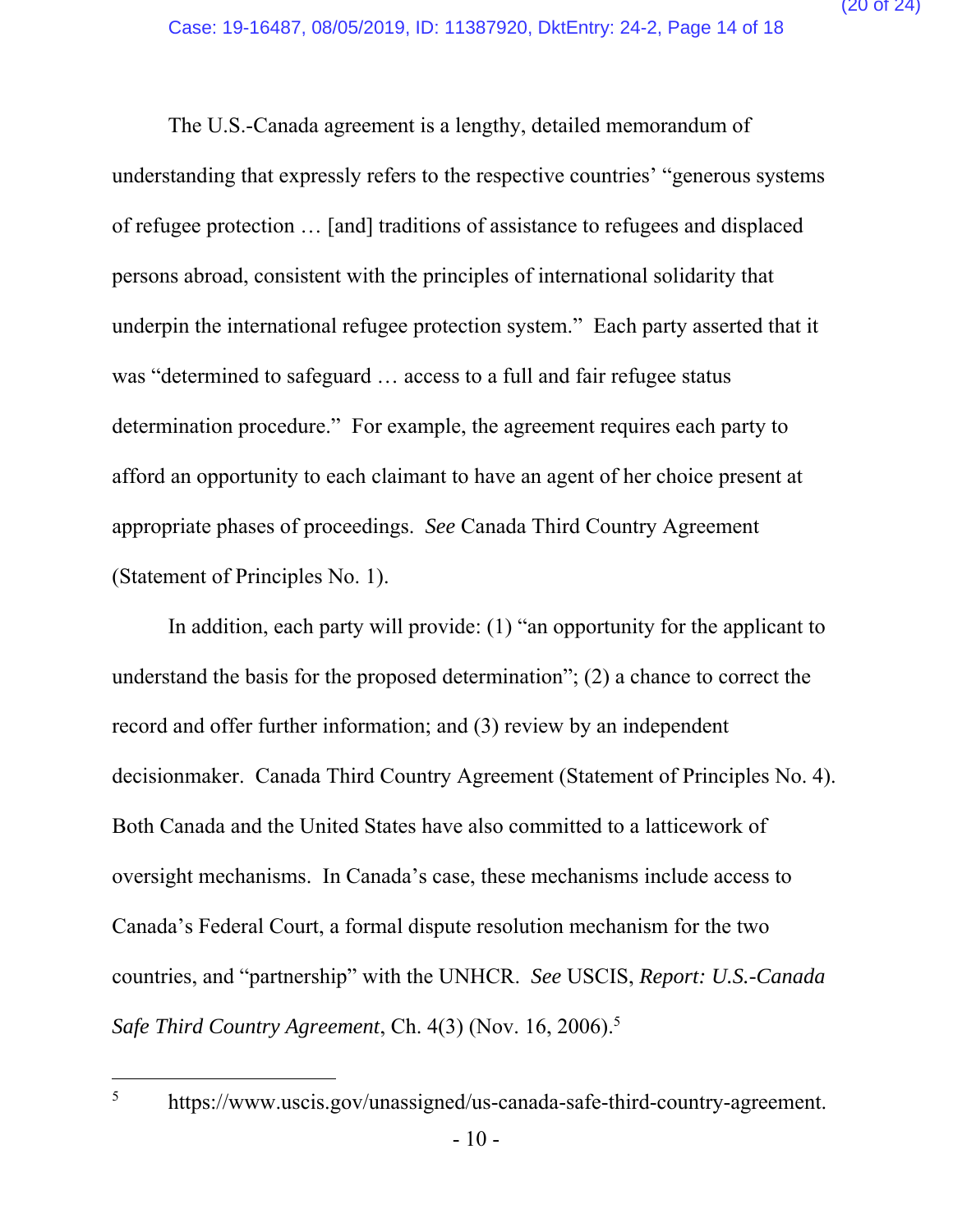In sum, the U.S.-Canada agreement pooled the efforts of two states with longtime commitments to the rule of law. It relied on close collaboration with UNHCR, the world's leader on refugee protections. Moreover, it provided a systematic process for adjudication of exceptions to the agreement, backed up by strong procedural protections and consultation with established outside actors.

Unlike the safe third country agreements authorized under  $\S$  1158, the new third country asylum rule is neither safe nor an agreement. Instead, the rule bars asylum for those who have not filed for asylum in a third country, without any inquiry or findings—general *or* specific—about whether that country can protect asylum seekers from persecution or establish a fair system for adjudicating asylum claims. The new rule thus provides no sound statutory basis for circumventing the INA asylum provision's current safeguards with a unilaterally imposed categorical bar. In fact, that new categorical bar undermines the safeguards that Congress painstakingly built into 8 U.S.C. § 1158.

#### **CONCLUSION**

For the aforementioned reasons, this Court should deny the government's request for a stay of the injunction.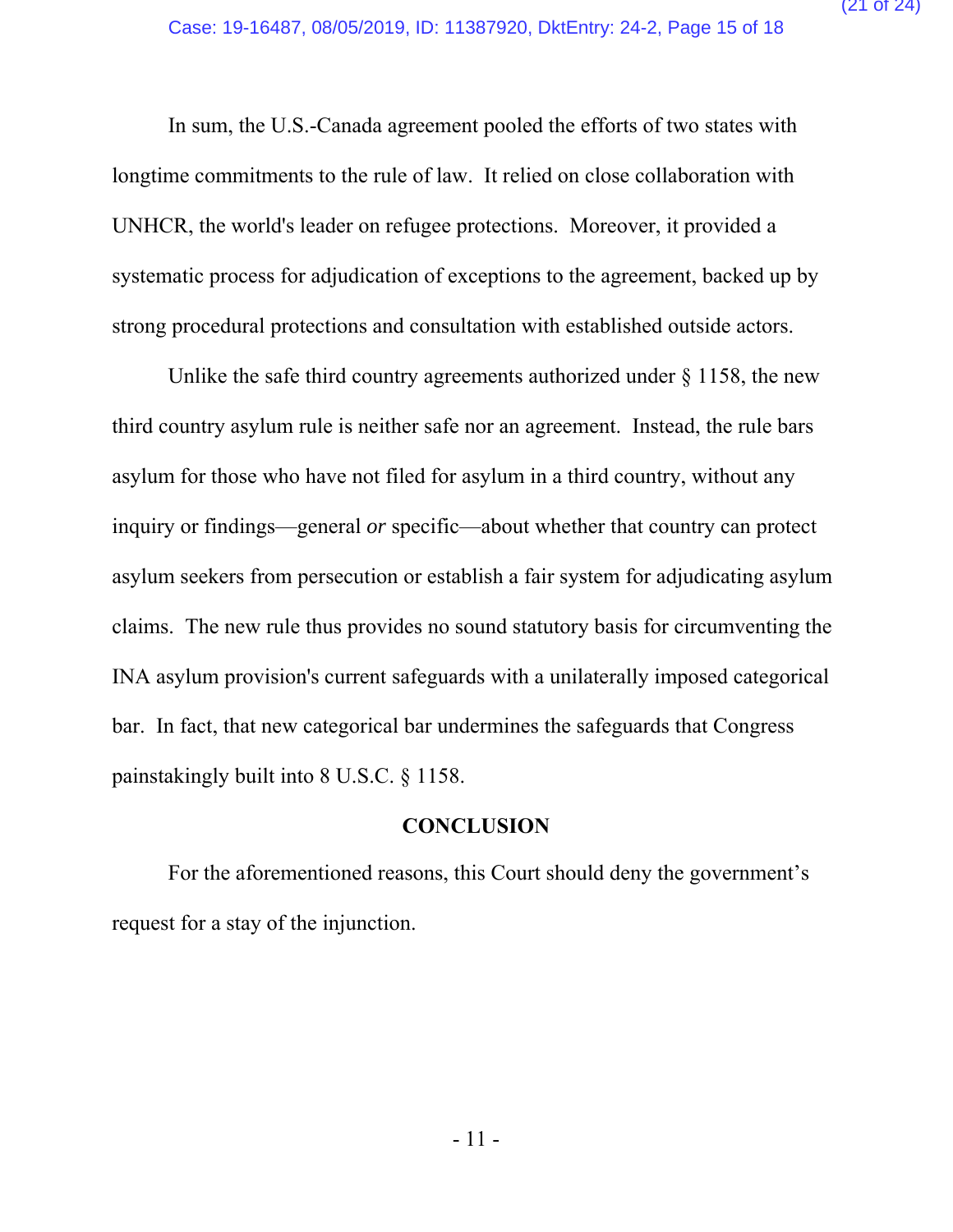PETER S. MARGULIES ROGER WILLIAMS UNIVERSITY SCHOOL OF LAW<sup>\*</sup> 10 Metacom Avenue Bristol, RI 02809 (401) 254-4564

SHOBA SIVAPRASAD WADHIA PENN STATE LAW\* 329 Innovation Blvd., Suite 118 University Park, PA 16802 (814) 865-3823

Respectfully submitted,

/s/ Alan E. Schoenfeld

ALAN E. SCHOENFELD WILMER CUTLER PICKERING HALE AND DORR LLP 7 World Trade Center, 250 Greenwich Street New York, NY 10007 alan.schoenfeld@wilmerhale.com (212) 230-8800

ALEX GAZIKAS WILMER CUTLER PICKERING HALE AND DORR LLP 1875 Pennsylvania Avenue, NW Washington, DC 20006 alex.gazikas@wilmerhale.com (202) 663-6000

August 5, 2019

<sup>\*</sup> University affiliations are listed solely for informational purposes.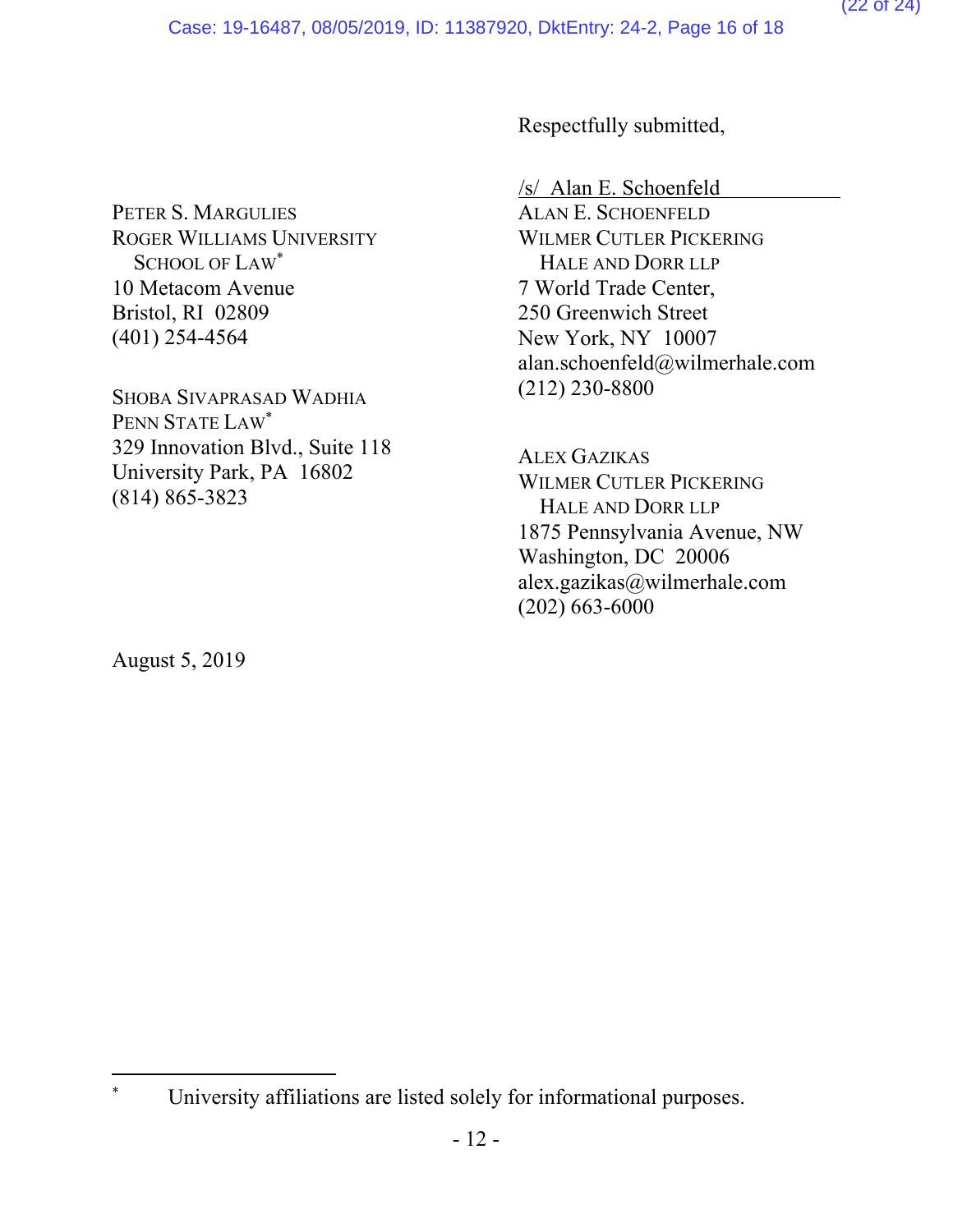### **CERTIFICATE OF COMPLIANCE**

Pursuant to Fed. R. App. P.  $32(g)(1)$ , the undersigned hereby certifies that this brief complies with the type-volume limitation of Fed. R. App. P.  $32(a)(7)(B)(i)$ .

1. Exclusive of the exempted portions of the brief, as provided in Fed. R. App. P. 32(a)(7)(B), the brief contains 2,540 words, and amici have requested leave to file a 2,600-word brief.

2. The brief has been prepared in proportionally spaced typeface using Microsoft Word 2016 in 14 point Times New Roman font. As permitted by Fed. R. App. P.  $32(g)(1)$ , the undersigned has relied upon the word count feature of this word processing system in preparing this certificate.

> /s/ Alan E. Schoenfeld ALAN E. SCHOENFELD

August 5, 2019